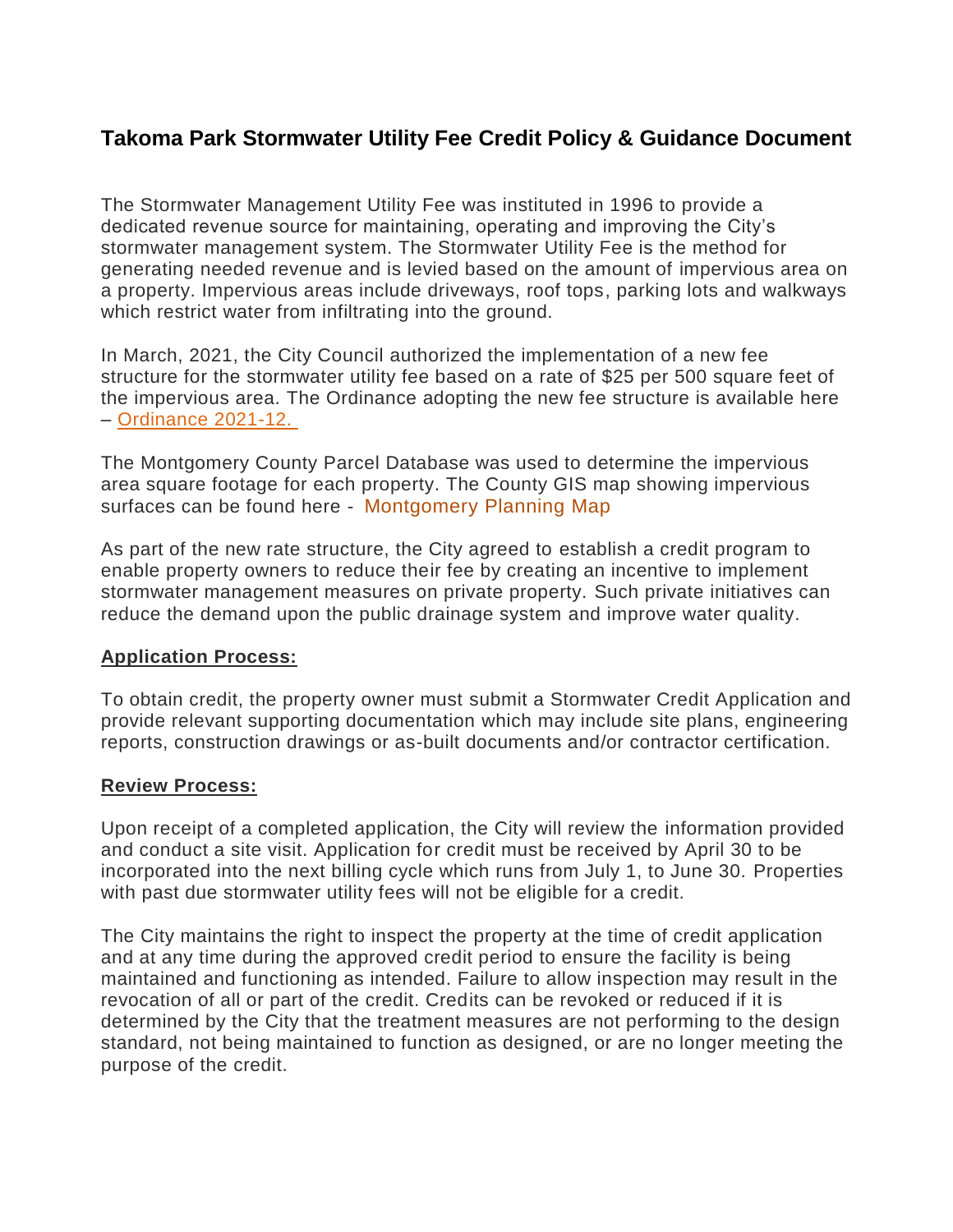# **Notification of Approved Credit:**

Applicant will be informed of the decision, via email, within 30 days of receipt of a completed application. Additionally, the property owner will be required to adhere to an approved maintenance plan for the facility that qualified for credit.

### **Appeal Process:**

If a property owner is denied a credit or disagrees with the amount of the approved credit, the property owner may submit an appeal in writing within 30 days of receiving the notice of denial or approved credit. The written appeal should be sent to the Public Works Director at [PublicWorks@takomaparkmd.gov](mailto:PublicWorks@takomaparkmd.gov). The appeal should include the property owners name and address, the basis of appeal, and supporting evidence to document the reasons for appeal.

### **Available Credits:**

The maximum credit available is a 50% reduction of the original Stormwater Utility Fee. Property owners can apply for one or multiple eligible credit categories, however the maximum credit amount allowed will be capped at 50%. Credits will be calculated based on the amount of the impervious area that is treated by the qualifying stormwater control facility.

Credits shall apply to the next billing cycle and shall be valid for a period of 1 to 3 years, depending on the type of credit approved. Property owners who receive a credit can re-apply to continue the credit upon expiration through submitting a Credit Renewal Request. Proof of maintenance shall be required for those measures that need regular upkeep to maintain their efficiency.

The types of practices that are eligible to receive consideration for credit include the following:

**Tree Planting** – To qualify the tree must be planted within the prior billing cycle, nursery stock quality, 1½ inch in trunk diameter or greater and be an overstory tree in the medium or large category from the City's approved species list. At least two trees must be planted to receive credit. The credit is \$5 per tree. The credit period is 1 year and is not renewable.

**Rain Gardens** – These facilities are planted shallow depressed areas that use water tolerant native plants and landscaping to soak up rainwater. Carefully placed, they allow run-off from impervious surfaces to be collected and slowly filter into the ground. The facility can be created by excavation and/or building a sloped soil berm to create an area where run-off can pond. The soil under the facility must be de-compacted at least 18 inches deep and amended with 2 inches of compost. Upon completion, the ponding depth should be 6 inches. The surface of the rain garden must be covered with 2 to 3 inches of mulch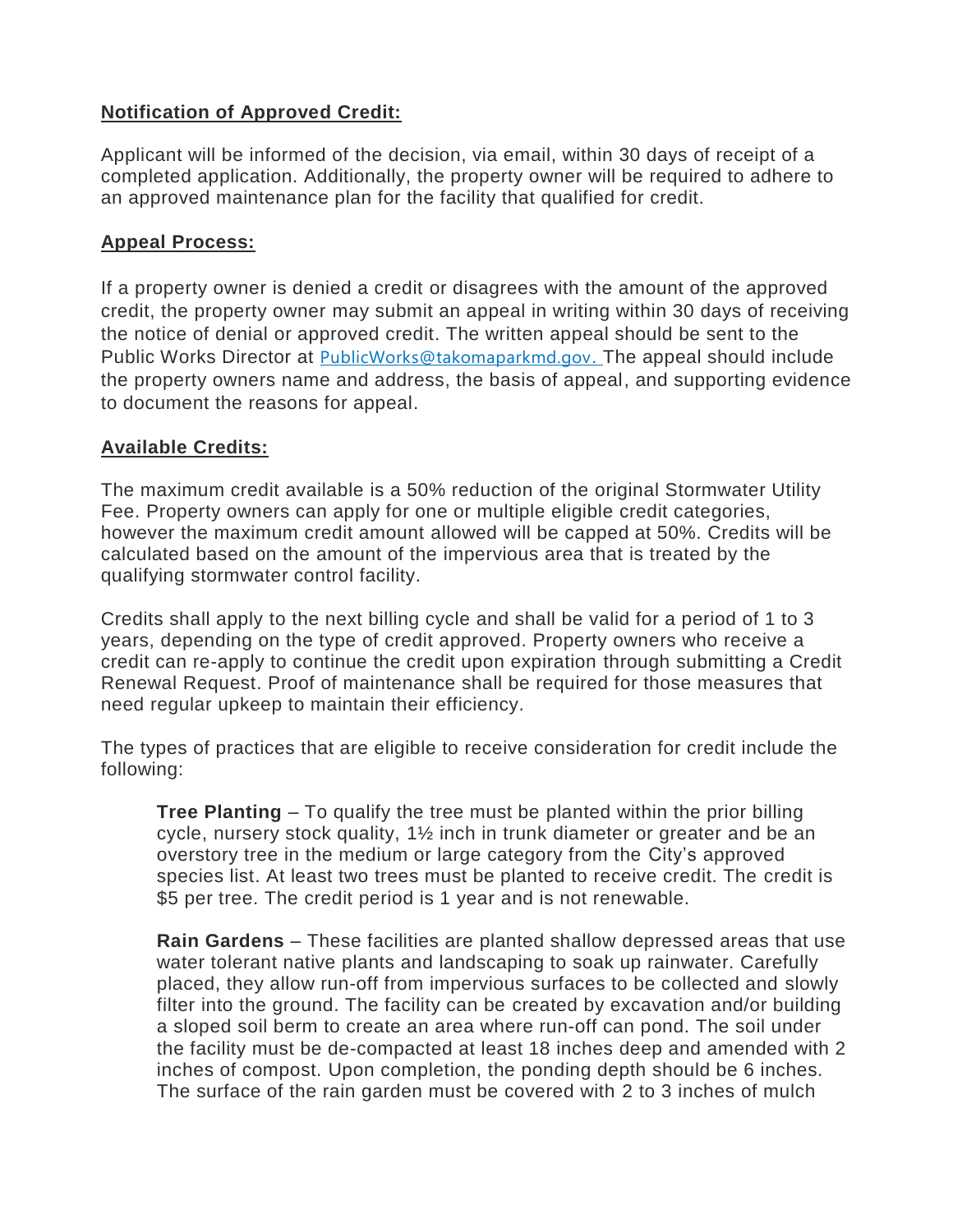and planted with hardy native species with deep root systems. To qualify, the facility must be at least 50 square feet and receive stormwater runoff from an impervious surface. The rain garden must be located at least 10 feet away and downhill from the foundation of any nearby homes. Credit will be based on the amount of impervious area treated by the facility and the facilities storage capacity. The credit period is 3 years. Owners can reapply for continuation of credit and must verify the facility is in good working order.

**Bioretention Facilities** – Similar to but larger than the rain garden and with a special soil media that is engineered for health plant growth and water holding/filtration. The facilities should have a minimum size of 100 square feet. Credit will be based on the size of the impervious area captured by the facility and the facilities storage capacity. Applicants must include the results of an infiltration or perc test, to verify that the subsoils are adequate to drain the facility. The credit period is 3 years. Owners can reapply for continuation of credit and must verify the facility is in good working order. For facilities that have an underdrain connected to an adjacent public stormwater structure, the amount of eligible credit may be reduced.

**Bioswale** - Typically, a swaled drainage course, with sloped sides and planted with vegetation or a surface course of river rock. The waters flow path is designed to maximize the time water spends in the swale which aids in the trapping of pollutants and silt and facilitates water infiltration into the soils below. These are typically placed near drainage sources such as down spouts. Eligible credit will be based on the length of the swale and the size of the surface area directed to the swale. The credit period is 3 years. Owners can reapply for continuation of credit and must verify the facility is in good working order

**Dry Wells** – A permanent structure installed below the ground that stores water in the void space of crushed stone or gravel, allowing water to slowly percolate into the surrounding subsoil. Water from an adjacent impervious surface is directed into the dry well via a pipe. Applicant must provide documentation of the size and location of the dry well and the square footage of impervious surfaces draining to the dry well. In order to be approved for credit, a dry well must have an observation well so that functionality can be inspected. Credit will be based on capacity of the drywell and size of impervious surface directed to it. Applicant must include the results of an infiltration or perc test to confirm that the soils are adequate to drain the dry well. For dry wells that have an overflow discharge to an adjacent public stormwater structure, the amount of eligible credit may be reduced.

**Permeable Pavement** – These include porous concrete, porous asphalt and interlocking concrete pavers. In order to be eligible, the permeable pavement must include an underlying stone aggregate reservoir layer below the surface pavement layer and a geotextile layer over the non-compacted soil subgrade. Maximum credit of 50% fee reduction for the size of the pavement area, if the